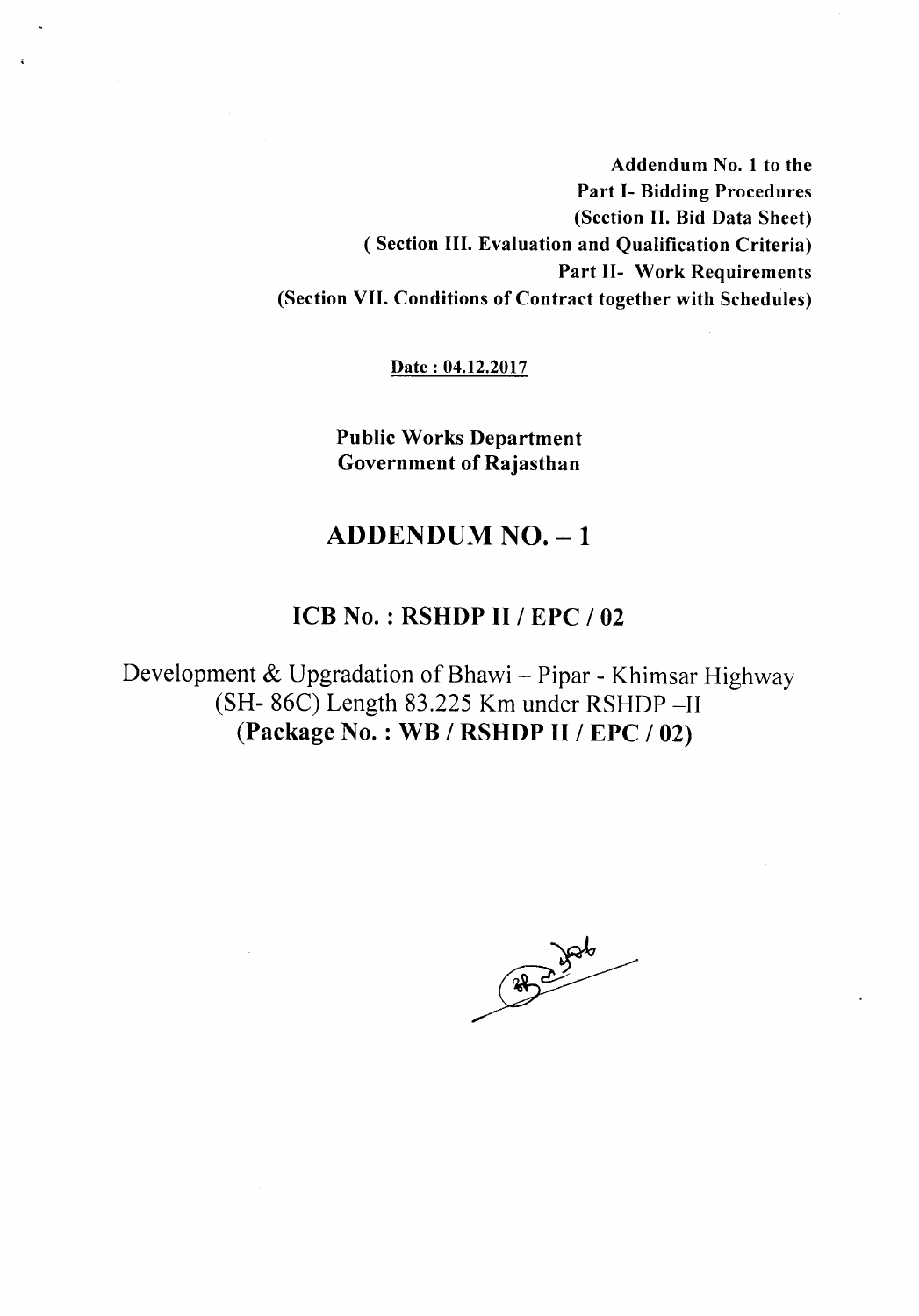# Addendum No.1 to the Part 1- Bidding Procedures (Section II. Bid Data Sheet) ( Section III. Evaluation and Qualification Criteria) Part 11- Work Requirements (Section VII. Conditions of Contract together with Schedules)

The following is the modification to the Part 1. Bidding Procedures (Section II Bid Data Sheet and Section III Evaluation and Qualification Criteria) and Part II Work Requirements (Section VII. Conditions of Contract together with Schedules) for Development & Up gradation of Bhawi - Pipar - Khimsar Highway (SH- 86C) Length 83.225 Km under RSHDP -II on EPC Mode (Package No. : WB / RSHDP II / EPC / 02). The deletions from the earlier text are indicated as strikethroughs and additions are underlined.

# Part I: Bidding Procedures

#### Section II. Bid Data Sheet

**ITB 1.1** The Employer is: Secretary Incharge, Public Works Department, Government of Rajasthan, Secretariat, Jaipur (Rajasthan)

The Employer representative is :

Additional Chief Engineer (PPP) PWD Rajasthan, Jaipur (for & on Behalf of Governor of the State of Rajasthan) Nirman Bhawan, Jacob Road Civil Lines, Jaipur -302006, Rajasthan, India Tele Fax: +91 141 5110547 Email:  $aceppp.pwd@rajasthan.gov.in$ Website: http://www.pwd.rajasthan.gov.in

### Section III. Evaluation and Qualification Criteria

### 2.3.3 Financial Resources

INR 26.50 Crores or US\$ 4.08 22 Crores or US\$ 3.38 million or an equivale amount in a freely convertible currency for this Contract

## 2.4.2. Specific Experience

b) For the above or other contracts executed during the period stipulated in  $2.42(a)$  above a minimum sumple in  $\ln$  2.4.2(a) above, a minimum vector dating the period stipulated years during the period in the following the perience, in any one or more years during the period, in the following key activities: